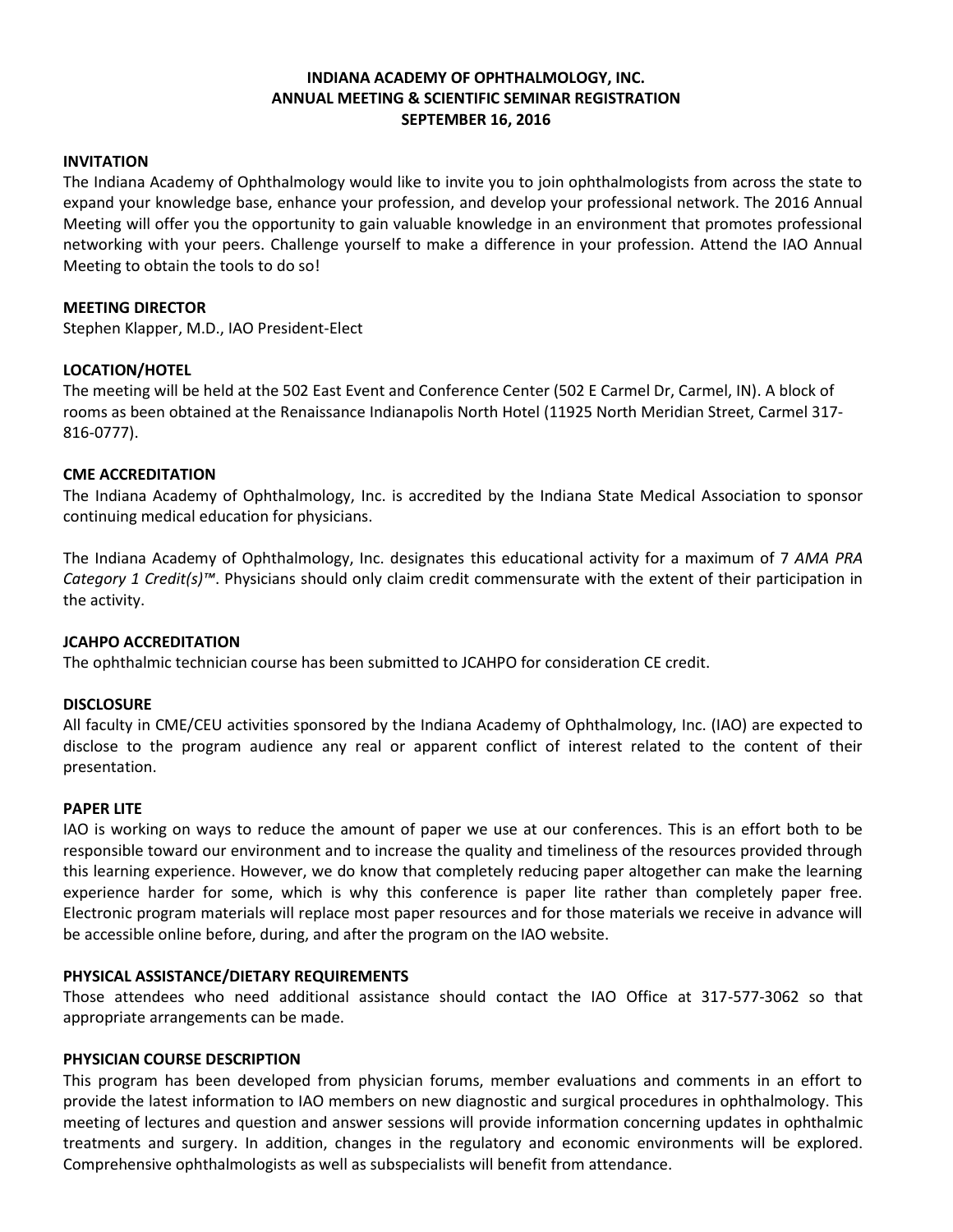# **COURSE OBJECTIVES**

At the conclusion of this Symposium, the participants will be able to:

- Apply the latest information from clinical trials to patient care
- Knowledgeably approach the patient with both cataract and glaucoma
- Knowledgeably select the appropriate treatment according to type and severity of disease
- Diagnose and manage complications of cataract procedures
- Identify ten things ophthalmologists should know about infectious disease

# **QUESTIONS**

For additional questions, please contact Kim Williams at the IAO office at 317-577-3062.

# **TENTATIVE SCHEDULES EyeMDS**

| Time            | <b>Topic</b>                                                        | <b>Speaker</b>                  |  |
|-----------------|---------------------------------------------------------------------|---------------------------------|--|
| $8:15 - 8:30$   | Welcome                                                             |                                 |  |
| $8:30 - 9:30$   | Medicare and ICD10 Update                                           | Kirk Mack - Corcoran Consulting |  |
| $9:30 - 10:15$  | <b>State Of Art Cataract Surgery</b>                                | Thomas Clinch, M.D.             |  |
| $10:15 - 10:45$ | <b>Break</b>                                                        |                                 |  |
| $10:45 - 11:45$ | How Congress is Effecting Healthcare                                | Congressman Larry Bucshon       |  |
| $11:45 - 1:00$  | Lunch/Business Meeting/Awards                                       |                                 |  |
| $1:00 - 2:00$   | <b>Complex Cases Symposium</b>                                      |                                 |  |
| $2:00 - 3:00$   | Ten Things Ophthalmologists Should<br>Know About Infectious Disease | Tracey Ikerd, M.D.              |  |
| $3:00 - 3:15$   | <b>Break</b>                                                        |                                 |  |
| $3:15 - 4:15$   | A Storm Is Brewing: Seeking Protection                              | Paul Weber - OMIC               |  |
|                 | from Professional Liability Hazards                                 |                                 |  |
| $4:15 - 5:00$   | <b>State Of Art Cataract Surgery</b>                                | Thomas Clinch, M.D.             |  |
| 5:00            | Close                                                               |                                 |  |

### **Ophthalmic Technicians**

| <b>Time</b>     | <b>Topic</b>                                           | Speaker                  |  |
|-----------------|--------------------------------------------------------|--------------------------|--|
| $7:00 - 8:00$   | Registration                                           |                          |  |
| $8:30 - 9:30$   | Medicare and ICD10 Update                              | Kirk Mack – Corcoran     |  |
|                 |                                                        | Consulting               |  |
| $9:30 - 10:30$  | Pediatric Ophthalmology Update                         |                          |  |
| $10:30 - 11:00$ | <b>Break</b>                                           |                          |  |
|                 |                                                        |                          |  |
| $11:00 - 12:00$ | Dealing with Difficult Patients                        | Paul Weber, OMIC         |  |
|                 |                                                        |                          |  |
| $12:00 - 1:00$  | Lunch                                                  |                          |  |
| $1:00 - 2:00$   | Endoscopic Cyclophotocoagulation (ECP) Demo and Update | <b>Derek Dusenberry</b>  |  |
| $2:00 - 2:30$   | State of the Art Cataract                              | Thomas Clinch, M.D.      |  |
| $2:30 - 3:00$   | <b>Break</b>                                           |                          |  |
| $3:00 - 4:00$   | Case Presentations in Ophthalmology                    |                          |  |
| $4:00 - 5:00$   | Glaucoma Update                                        | Yara Catoira-Boyle, M.D. |  |